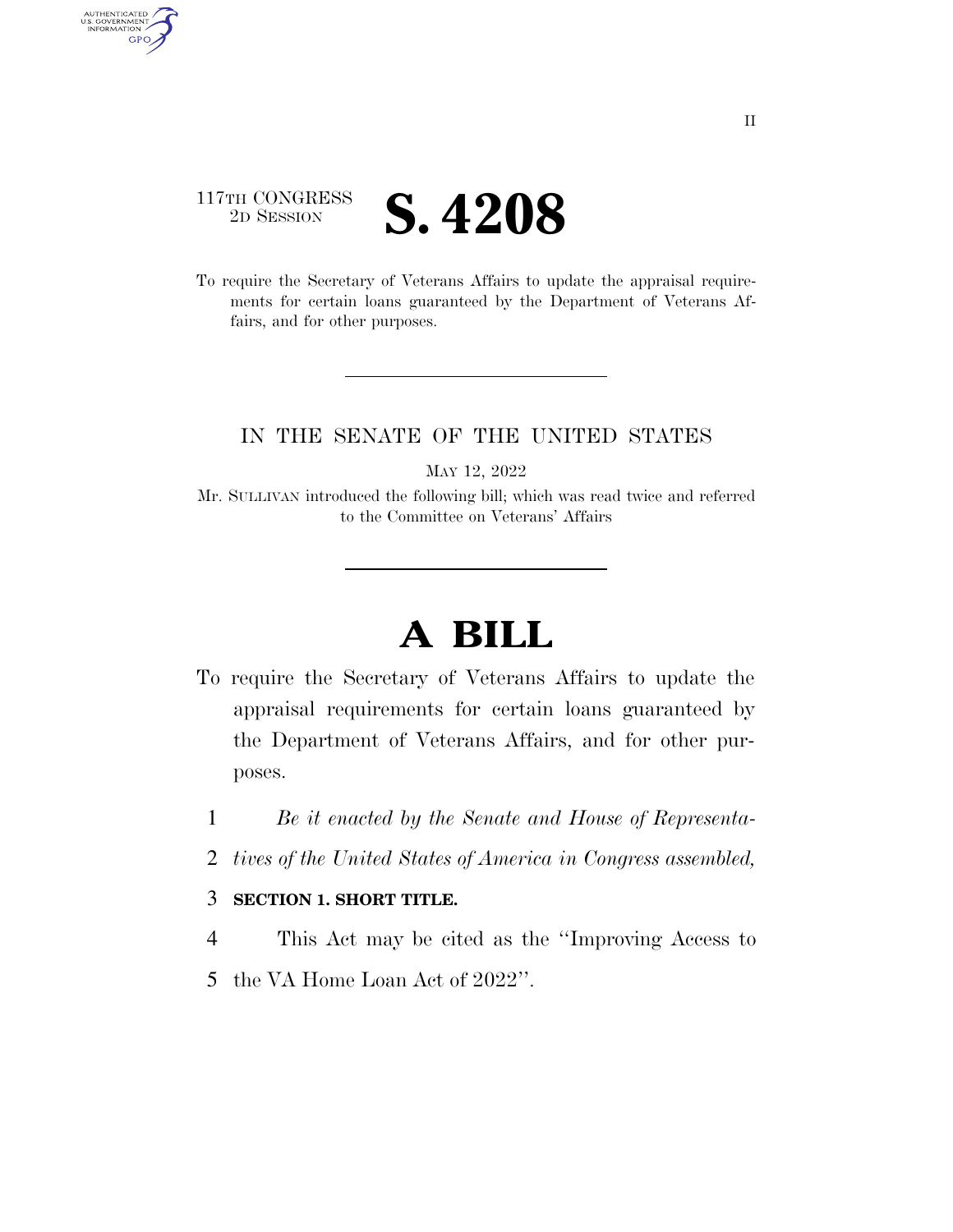| $\mathbf{1}$   | SEC. 2. UPDATE OF APPRAISAL REQUIREMENTS FOR CER-             |
|----------------|---------------------------------------------------------------|
| 2              | TAIN LOANS GUARANTEED BY DEPARTMENT                           |
| 3              | OF VETERANS AFFAIRS.                                          |
| $\overline{4}$ | (a) UPDATED REGULATIONS OR PROGRAM REQUIRE-                   |
|                | 5 MENTS REQUIRED.—Not later than 90 days after the date       |
|                | 6 of the enactment of this Act, Secretary of Veterans Affairs |
|                | 7 shall prescribe updated regulations or program require-     |
| 8              | ments to clarify when an appraisal is required, how an        |
| 9              | appraisal is to be conducted, and who is eligible to conduct  |
| 10             | an appraisal for purposes of a loan that is                   |

 (1) guaranteed under chapter 37 of title 38, United States Code; and

 (2) for any purpose described in section 3710(a) of such title.

 (b) CONSIDERATIONS.—In prescribing updated regu- lations or program requirements under subsection (a), the Secretary shall consider making changes applicable to—

(1) certification requirements for appraisers;

(2) minimum property requirements;

 (3) the process for selecting and reviewing com-parable sales;

22 (4) quality control processes;

 (5) the assisted appraisal processing program of the Department of Veterans Affairs; and

 (6) the use of waivers or other alternatives to existing appraisal processes.